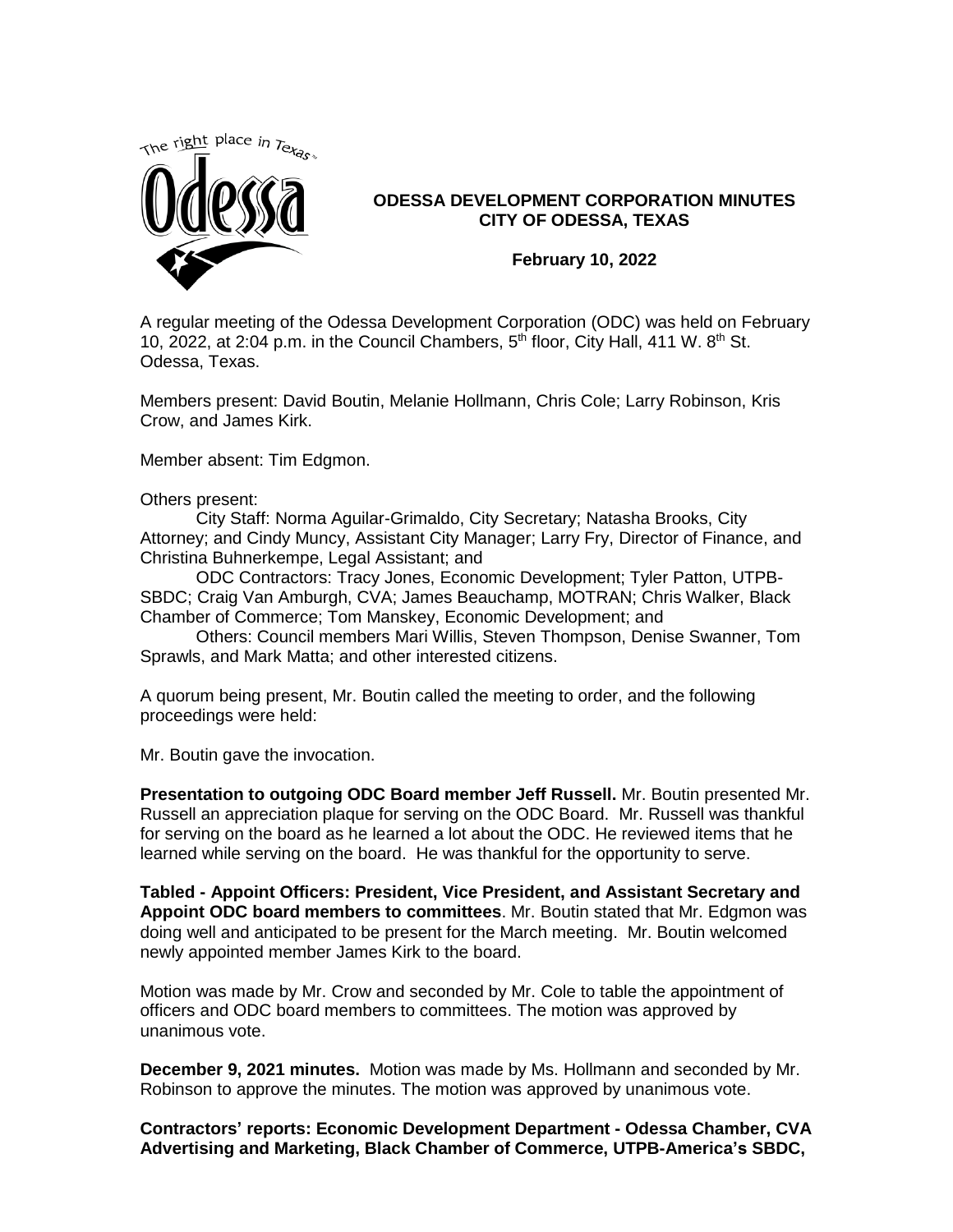**MOTRAN, and City administrative support - financials.** Mr. Boutin welcomed Tom Manskey, the Chamber of Commerce Economic Development Director. Mr. Manskey provided his background that included 30 years of economic development experience.

Ms. Jones reported that Nacero was purchasing the remainder of the property and the groundbreaking would be depending on the Governors schedule. Nacero would soon announce its contractor that would have ties to Texas. Project CTV was working on tax abatements and Odessa was in the top four possible selections. The Chamber met with NetOps, the internet provider that would extend internet access. Project Roadrunner was no longer considering Odessa as there were no buildings for its needs.

Mr. Boutin would work on a template along with Mr. Edgmon for the grant requests in providing information to the ODC board when considering the grant. There would be the opportunity for questions and executive session if needed.

Mr. Van Amburgh reported that January's social media and Permian Fuels America was positive. He explained the difference between impressions and engagement from the report. Impressions was an overall number of people that view the site. Engagement was the number of people that took time and viewed other links in the site. Mr. Cole asked if the information could be utilized. Mr. Van Amburgh stated it would be monitored and a data base could be built. Mr. Boutin asked if it was beneficial to follow up on the engagement. Ms. Hollmann stated to be aware of gathering the information and holding the personal information.

Mr. Walker reported that the Black Chamber of Commerce had two meetings with three potential businesses. A workshop was completed in partnership with SBDC. The Black Chamber of Commerce would assist with a food pantry give away to families in need in partnership with St. James Baptist Church. A community digital display would be sponsored for February's Black History Month.

Mr. Patton reported on SBDC's January activity. There were 252 counseling sessions, two seminars presented, 202 counseling hours and three Odessa new businesses. The total capitalization was \$686,150 with Odessa's capitalization of \$582,150. He reviewed the workshops that were scheduled. The workshops were all virtual.

Mr. Beauchamp provided an Ector County broadband level of service mapping comparison from 2020 to 2022. He reviewed the level of service with the households served and unserved. Mr. Robinson asked about the multi satellite and alternate ways to obtain. Mr. Beauchamp explained the reliability and redundancy issue. He stated that half of consumers were paying more for the service. There were 12 service providers. NetOps would run fiber to areas, provide for some competition and had an infrastructure component. Mr. Cole stated that even if there was access it may not be cost effective for consumers. Ms. Hollmann asked about the underserved businesses. Mr. Beauchamp would get that information.

Mr. Fry reported on the December's financial report. He reported the total assets, liabilities, revenues, and expenditures. The February sales tax received was \$1,153,048.88. He reviewed the two investments made for a \$1 million each. Mr. Boutin asked to explain the lack of ODC checking account. Mrs. Muncy explained the accounting process made through the City. She stated that ODC had its own fund and was a self-balancing fund through the City. The fund has been in place since inception of ODC. She reviewed the accounts payable process with internal controls and the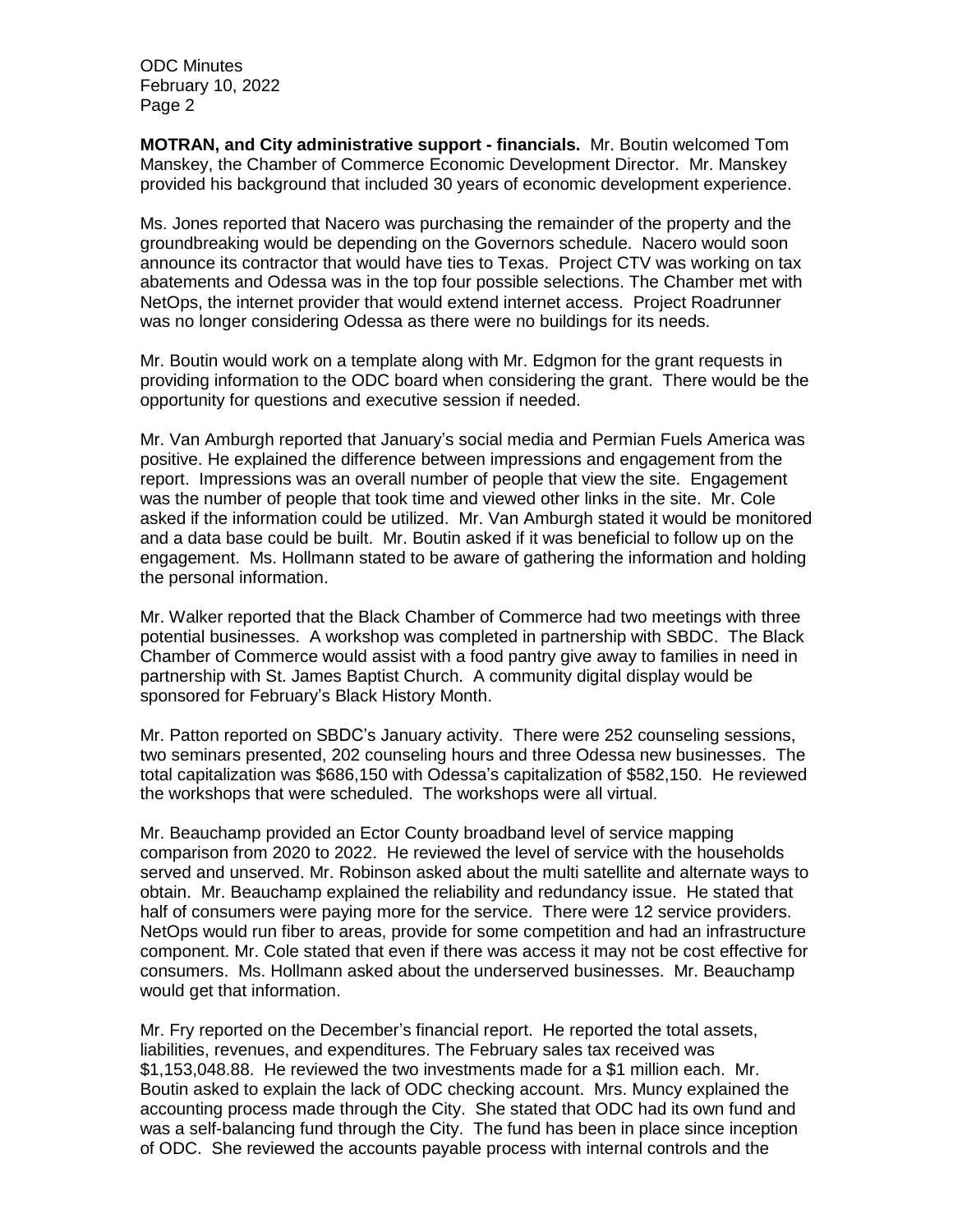types of ODC expenditures that included grant incentives, contractors' payments, and few items of office supplies. ODC did not have a Federal ID number. The City was reimbursed for paying the ODC expenditures using TexPool. She explained the funds of the City and ODC was within the City's accounting record. The City and ODC had the same investment policy and there were investment officers for ODC. The ODC was audited each year. She stated that investment service providers were only used from the adopted investment policy and broker list. The board could amend to add service providers. The Public Funds Act was followed. The investment officers were conservative and went through training but were not professional investors. Mr. Crow had concerns with no ODC Federal ID number, which was not a separate entity and seemed it comingled assets. He was concerned on how it was audited. Mrs. Muncy stated that all was segregated by funds. Mr. Crow stated that the financials should be separate from the City with no perception of impropriety. Ms. Hollmann stated ODC was a legal entity with the Secretary of State but there was no tax filing or ODC was not an employer. She asked if ODC had separate accounts would it solve the issues. Mr. Crow stated that it would provide transparency. Mrs. Muncy stated it was an administrative burden. She stated the fund account was a proven process and the funds were segregated. She stated that the ODC sales tax portion was deposited into the ODC Fund. Ms. Hollmann stated that it was operating under industry standard. Mrs. Muncy stated separation would require creating a separate accounting software system. An itemized report could be generated. Mr. Crow has received financial information in a timely manner. Ms. Hollmann stated ODC was not a 501 corporation, she read the type of corporation that ODC was identified from the ODC bylaws. Mr. Fry explained the checks and balances for the authority of transfer and withdrawing funds. Mrs. Muncy stated that the internal controls were tested by the auditors. Mr. Cole stated that the same financial reports would be created with the separate bank account. Ms. Hollmann asked that research be done for a separate account and to evaluate at the next meeting. Mr. Crow thanked Mrs. Muncy and Mr. Fry for their work. Ms. Hollmann provided the statutory authority, Local Government Code Chapters 501 – 507 that ODC followed.

Mr. Crow questioned the use of municipal securities and not treasury. Mr. Fry stated that was a valid question. The investments were held until maturity and there was a concern of a volatile market.

**Annual incentive payments based on compliance with the economic development agreement: Glazer's Beer and Beverage, West Texas Food Bank and Kaige Equipment.** Mr. Boutin stated that Kaige would be considered later.

**Resolution No. ODC-2022R-01 – Glazer's Beer and Beverage.** Jody Allred, Weaver, reported that there were no issues with the compliance. The additional procedures were done that included the reasonable financial information applied. He reviewed the wages and full time employees and the payroll requirements. The requirements and the investment criteria were met.

Motion was made by Mr. Cole and seconded by Ms. Hollmann to approve the resolution economic development agreement that provided payment for \$226,998.20. The motion was approved by unanimous vote.

**Resolution No. ODC-2022R-02 – West Texas Food Bank.** Mrs. Muncy stated that the amendment was for the left over freezer funds to be used on a truck and trailer. The wages, full times employees, and payroll requirements were reviewed. The requirements were met. It was recommended to pay the grant payment of \$558,075.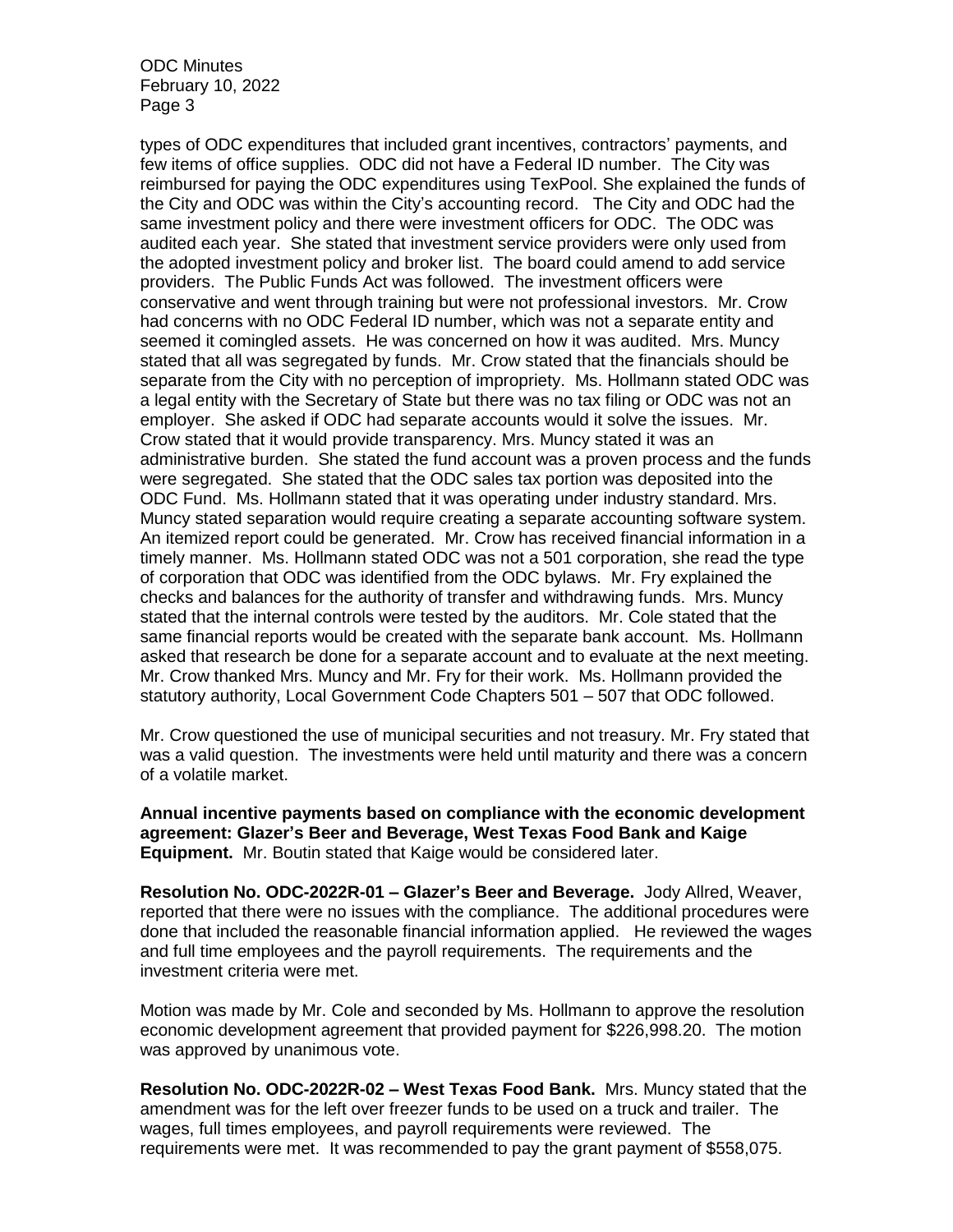Motion was made by Ms. Hollmann and seconded by Mr. Kirk to approve the resolution that provided payment for \$558,075. The motion was approved by unanimous vote.

Mr. Crow asked about the certificate of insurance. Ms. Hollmann stated that ODC paid in arrears and ODC did not need to be included in insurance since funds were paid out in arrears.

**Resolution No. ODC-2022R-03 - Remove from the table to consider Weaver and Tidwell compliance consulting services agreement.** Mrs. Muncy reported that the agreement was for one year with a year to year option. An engagement letter was included as a requirement that included the adjustments of work. The price was not to exceed \$5,000 per compliance report. Mr. Boutin stated a request for proposals was suggested in a prior meeting. A term for the agreement was needed. Mr. Cole recommended seven months as it would coincide with the fiscal year. Mrs. Muncy reported that it would take three months for the RFP and reviewed the process. She suggested the term for one year as compliance monitoring took place throughout the year. Mr. Crow would like to see other qualified firms and reach out to other firms with the RFP. Mrs. Muncy reviewed the advertising required. Mr. Allred understood the RFP and Weaver would complete the work that was started. He stated that Weaver would execute the new scope of work.

Motion was made by Mr. Cole and seconded by Ms. Hollmann to approve the resolution with the continuation of the Weaver agreement for a seven month term. The motion was approved by unanimous vote.

**Reappoint three Compliance Committee members.** Motion was made by Mr. Crow and seconded by Mr. Cole to reappoint Chris Walker, Blake Batte, and Betsy Triplett-Hurt to the Compliance Committee. The motion was approved by unanimous vote.

**Appoint four Compliance Committee members.** Each board member nominated four names from the five submitted applications. The votes were tallied with the top names that received votes were Eric Augesen, Brian Green, Judy Hayes, and David Shawn Rodriquez III.

Motion was made by Mr. Cole and seconded by Mr. Kirk to appoint Eric Augesen, Brian Green, Judy Hayes, and David Shawn Rodriguez III to the Compliance Committee. The motion was approved by unanimous vote.

**Discuss possible revisions to the standard economic development performance agreement.** Mr. Boutin stated that the revision added the definition of compensation.

Motion was made by Ms. Hollmann and seconded by Mr. Cole to approve the revision of adding the definition of compensation. The motion was approved by unanimous vote.

Ms. Brooks would send a letter to the existing grantees notifying each of the clarification of the term compensation.

**ODC Committee and Officer Reports**: **Partnership, Tax Incentive, Advertising and Downtown Grants Design Review Board.** Ms. Hollmann reported that a meeting would be held with Casey Hallmark, Downtown Odessa, regarding the revisions on the policy and the added curriculum. There were no other reports.